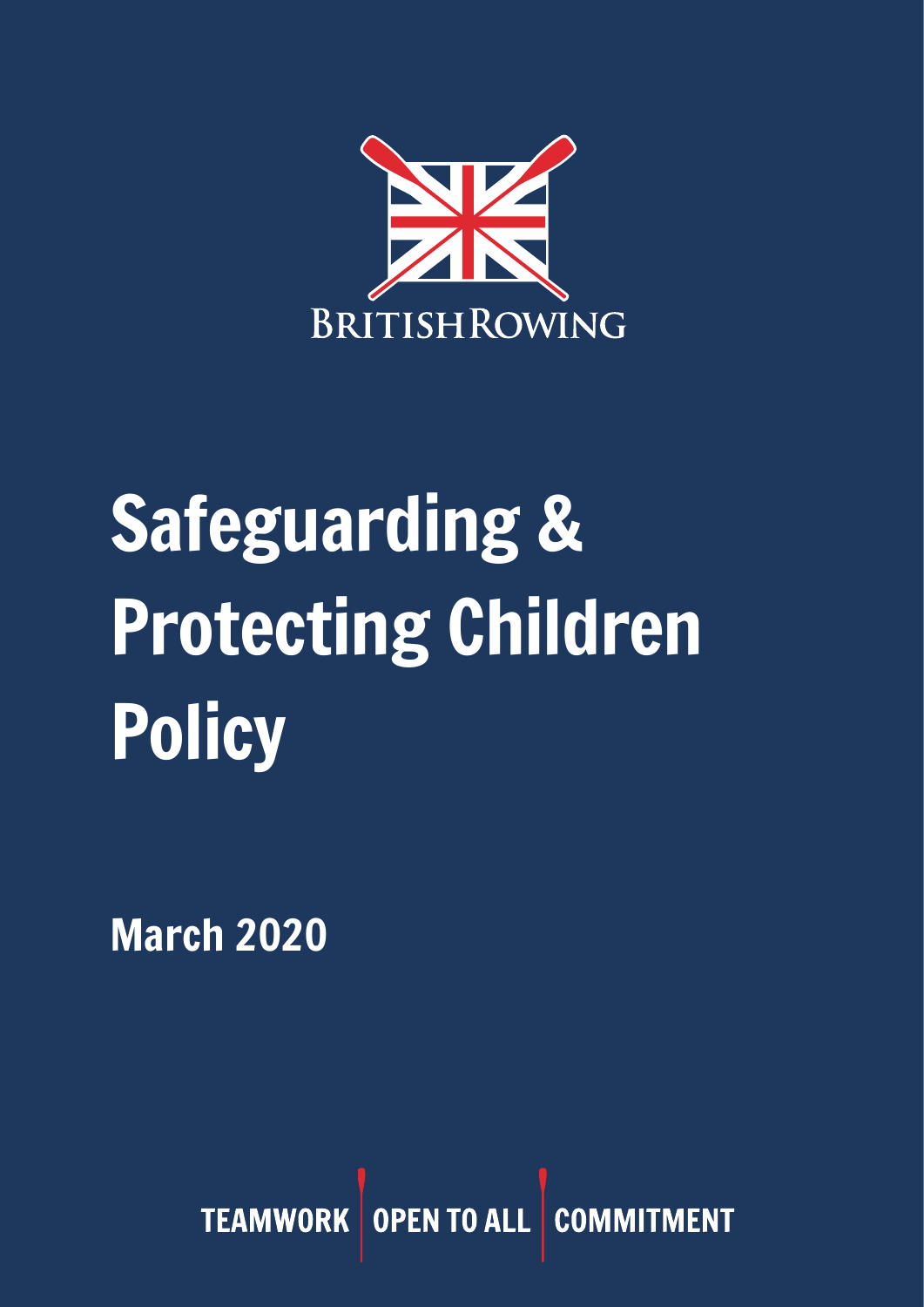

*This policy was reviewed in 2018 with some further amendments made in March 2020. A number of the Welfare Guidance documents are still under review. References to those will be added as soon as completed.*

## Policy Statement

British Rowing prioritises the safeguarding and protection of all children who participate in, or come into contact with rowing though our National Governing Body, our clubs and/or coaches.

We are committed to upholding safeguarding best practice and minimising the risk of children being harmed; our safeguarding policies, procedures, training and support promote safe, inclusive, fun and child-centred environments in which all children have a positive and enjoyable experience of our sport.

British Rowing acknowledges that some children are more at risk of abuse, particularly those who are disabled, or at risk of feeling or being isolated due to their ability, race, religion or belief, ethnic background, sex, sexual orientation, or socio-economic background. We take reasonable and appropriate steps to safeguard their welfare.

British Rowing recognises that child abuse can take place anywhere, including in a rowing environment, and that it is everyone's responsibility to report concerns, whether or not abuse may be occurring. We acknowledge that abuse can take place face-to-face and online; that it can be historical or current; and that perpetrators can be other children or adults, including those in positions of trust. We have policies, procedures, training and support that enable British Rowing to prevent, recognise, report and respond to complex safeguarding challenges.

All concerns about a child must be acted upon in line with our safeguarding reporting procedure. Where concerns and disclosures of abuse against a child occur, we prioritise the well-being of children and act in accordance with UK legislation and guidance. Poor practice will be taken extremely seriously and viewed as a breach of our safeguarding policies and procedures.

*Everyone is responsible for reporting concerns; not acting is not an option.*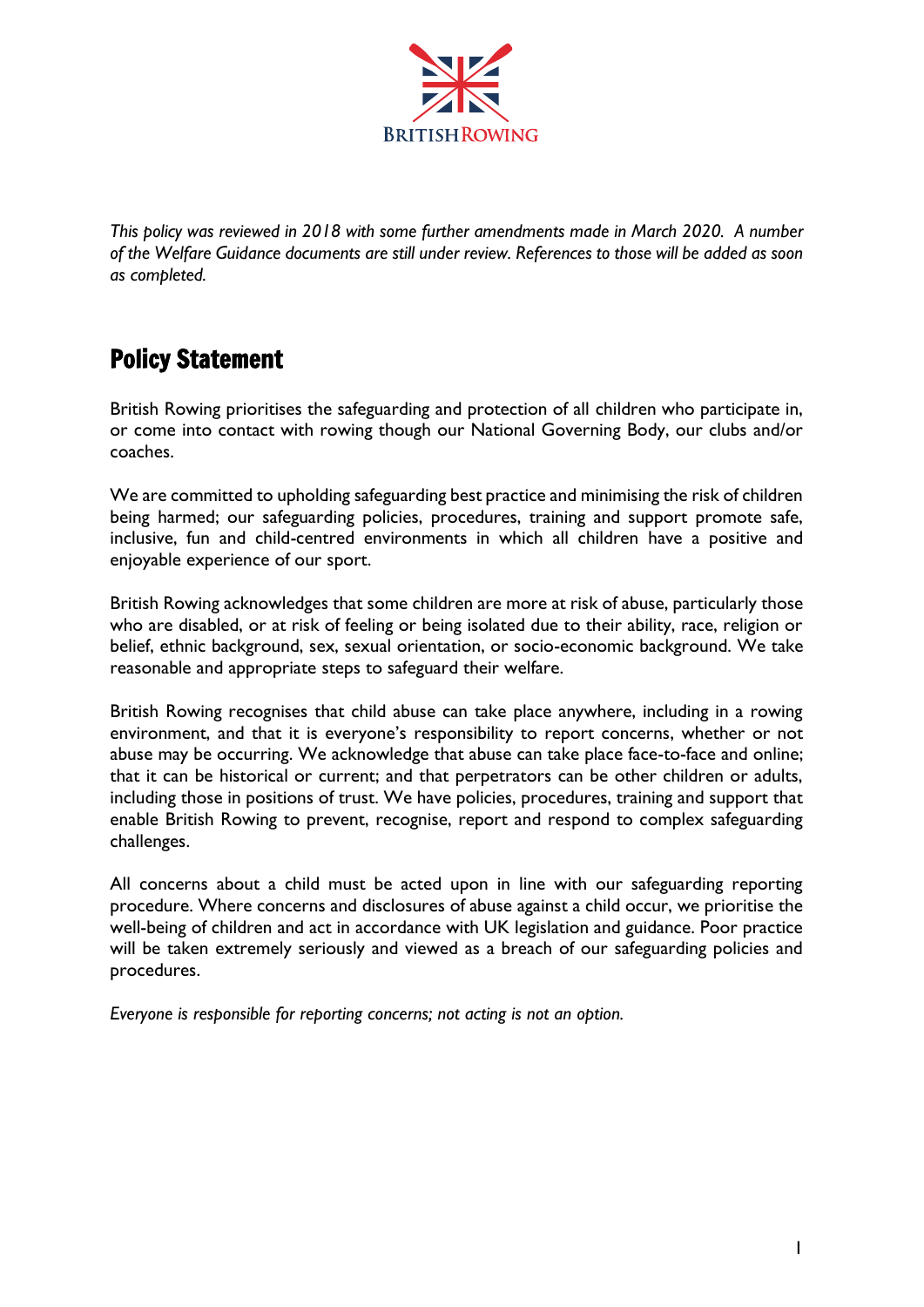

#### **Our commitment to safeguarding includes:**

- Promoting and prioritising the safety and wellbeing of all children who come into contact with rowing. We do this through the development, communication, implementation and upholding of clear, up-to-date safeguarding policies and procedures. These are mandatory for everyone involved in rowing.
- Enabling everyone to understand their safeguarding roles and responsibilities and be provided with appropriate learning opportunities to recognise, identify and respond to safeguarding concerns and disclosures*.*
- A safely recruited, trained, resourced British Rowing Safeguarding Team who proactively promote child safeguarding and protection and take appropriate action when concerns and disclosures are made *(Appendix B Responding to Concerns and Disclosures).*
- Supporting clubs to be safe, child-centred environments by mandating that all clubs read, understand and uphold this policy and related policies, procedures and guidance. This includes having a Welfare Officer and coaches in every British Rowing club where children may be present who have:
	- 1. a signed-off criminal records check
	- 2. two positive references
	- 3. up-to-date safeguarding training
- Having British Rowing safeguarding procedures, and enabling clubs to have such procedures that support the implementation of this policy, including:
	- 1. Listening to children providing opportunities for children to tell us what we are doing well, what risks there are to them and how we can help keep themselves and others safe;
	- 2. Child-centred communication, including using images and language that empowers children face-to-face, online and on social media;
	- 3. Safe recruitment, including criminal records checks and references to minimise the likelihood of employing and deploying individuals who may pose a risk of harm to children*;*
	- 4. Accurately recording and safely storing confidential information (see Appendix B)*;*
	- 5. Creating and maintaining safe, inclusive environments for all children through the delivery of child-centred British Rowing activities in all clubs and events*;*
	- 6. Risk assessing and monitoring the implementation of British Rowing safeguarding policies, procedures and guidance and enabling clubs to do so;
	- *7.* Promoting anti-bullying procedures and enabling clubs to do so*;*
	- 8. Identifying and responding to poor practice.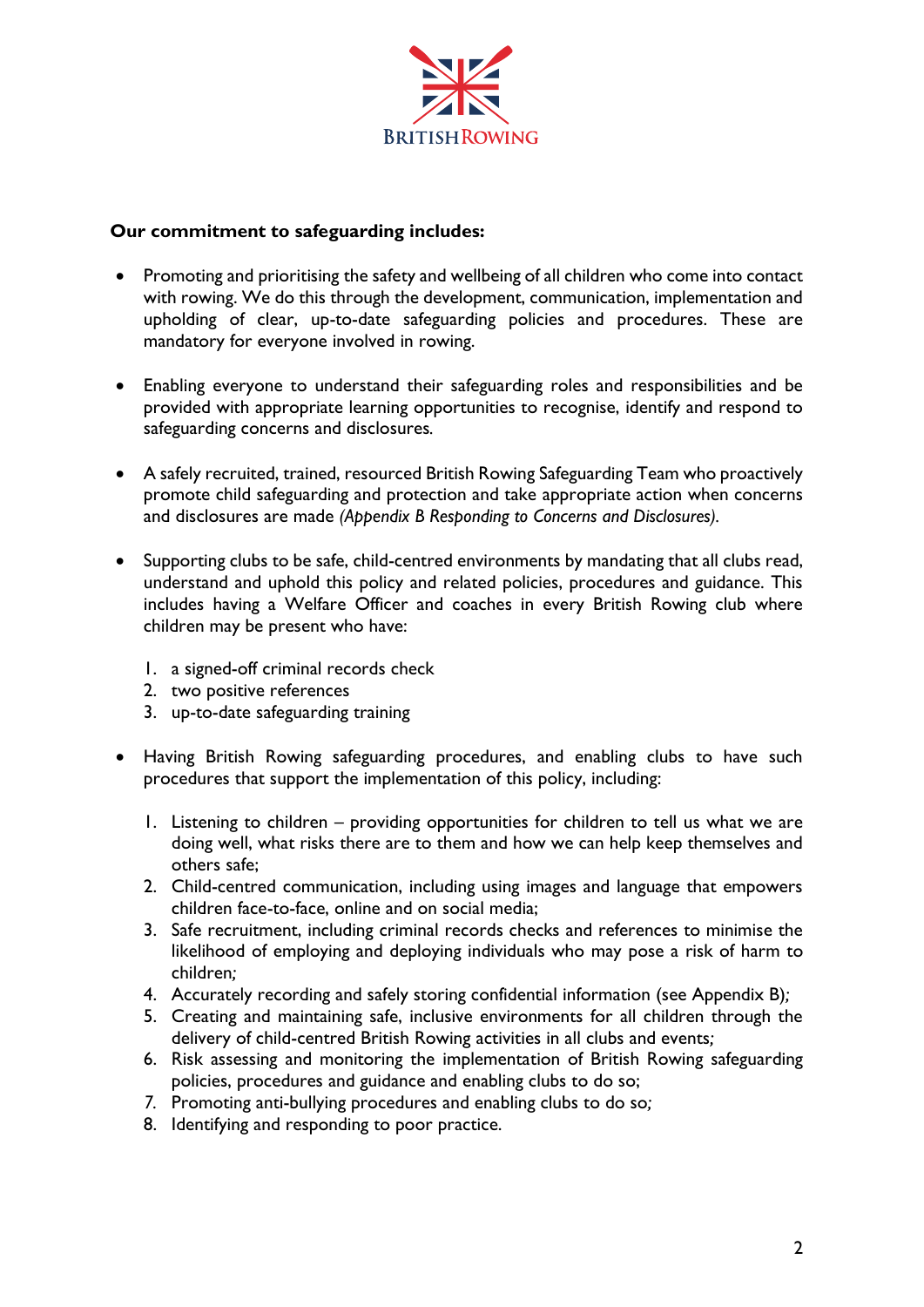

• Reviewing our safeguarding policies, processes and guidance whenever there are changes in safeguarding legislation or our own programmes or procedures that this policy does not cover.

Our safeguarding policies and procedures are mandatory for everyone involved in British Rowing governed activities, whether or not they are British Rowing members. Failure to comply with our safeguarding policies and procedures will be addressed without delay and may ultimately result in dismissal or exclusion from the sport. All concerns and disclosures that indicate illegal action may take or have taken place will be reported to external authorities.

*This policy is intended to be used alongside the British Rowing Welfare Guidance documents which outline how to put this policy into practice.* 

#### Key definitions

| <b>Child</b> | anyone under the age of eighteen years. |
|--------------|-----------------------------------------|
|--------------|-----------------------------------------|

- **Child abuse** physical, sexual, and/or emotional abuse and/or neglect. Note that abuse can take place in person and online, by other children and/or adults, including those in positions of trust.
- **Child protection** responding to concerns and/or disclosures of abuse to children. Note that poor practice may be treated as a child protection concern.
- **Child safeguarding** proactively promoting safe, inclusive, child-focused environments which keep all children safe from harm. Recognising that some children may be more vulnerable to abuse or neglect, such as children with disabilities; and putting tailored procedures in place to minimise the risk of harm to all children.
- **Poor practice** non-adherence to the British Rowing safeguarding policies, procedures, and/or guidance where the intent or outcome is not child abuse. Note that poor practice is potentially damaging to a child and organisation and can sometimes lead to the creation of environments conducive to abuse as well as concerns about an individual's motivation.

Below are some examples of child abuse. Note these are not exhaustive. British Rowing recommends that all appropriate staff and volunteers attend safeguarding training to better understand categories and examples of abuse.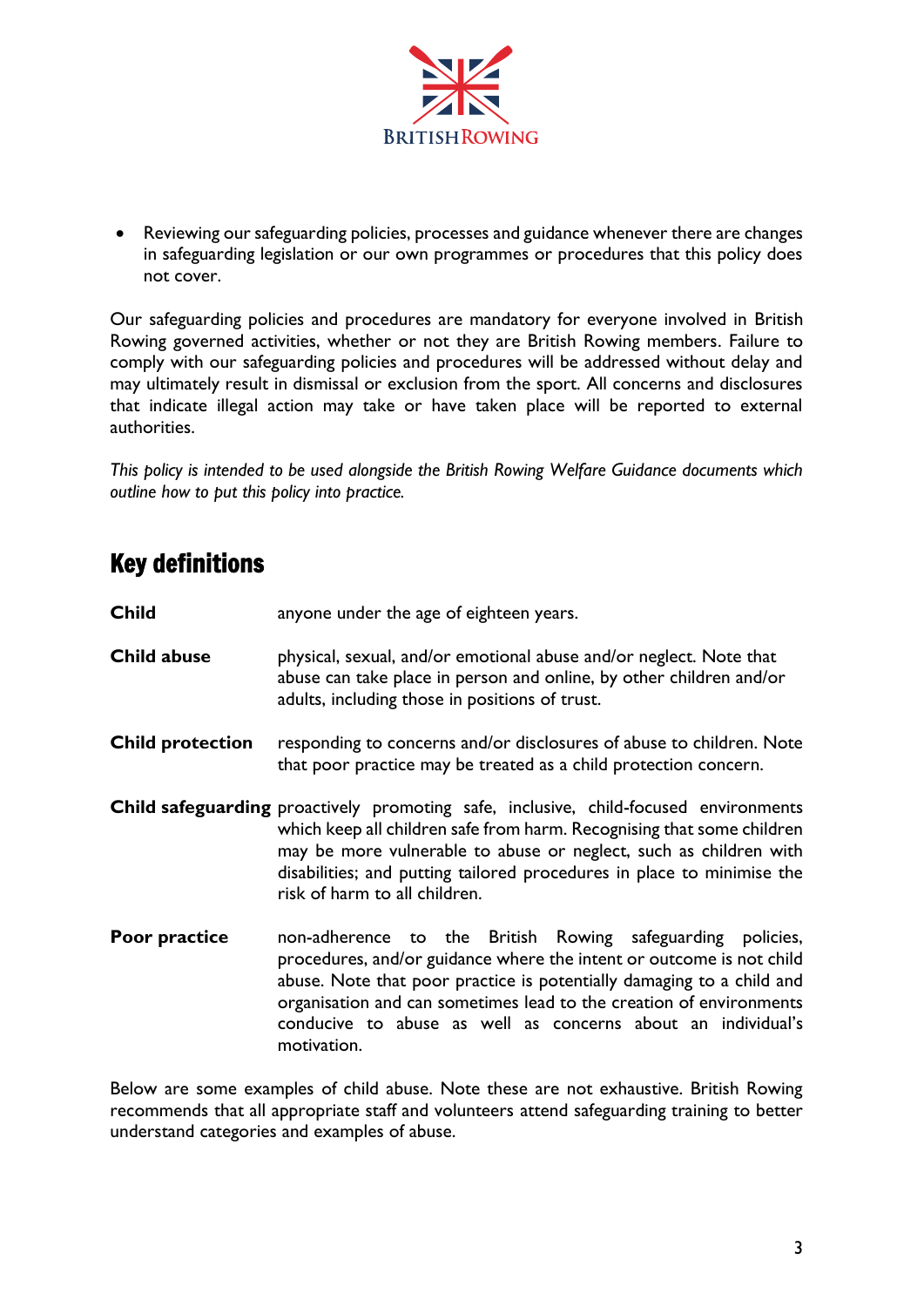

#### *Examples of child neglect:*

- a coach not keeping children safe by exposing them to undue cold, heat or the unnecessary risk of injury e.g. allowing rowers under their supervision to train or race inappropriately clothed for the prevailing conditions
- a parent consistently leaving a child without adequate provisions e.g. food, water, clothing, sun protection.

#### *Examples of child physical abuse:*

- a coach disregarding the individual requirements of each child's growing body or needs when setting a training programme e.g. allowing 14 year olds to undertake hour-long, continuous ergos.
- an older child using his/her physical strength to hurt or intimidate a younger child.

#### *Examples of indicators of child sexual abuse:*

- a coach engaging in unnecessary and inappropriate physical contact e.g. massaging the shoulders of the rowers suggestively
- a coach making suggestive comments to their rowers
- an inappropriately close relationship developing between a rower and a coach

#### *Examples of child emotional abuse:*

- a parent or coach subjecting a rower to constant criticism, name-calling, sarcasm, bullying or racism
- a parent or coach putting a Rower under unrealistic pressure in order to perform to high expectations.

See Appendix A for a full list of definitions.

#### Dos and Don'ts

Everyone in British Rowing is expected to uphold the 'Dos and Don'ts' at all times:

- 1. Always prioritise the well-being of all children at all times
- 2. Be a positive role model and act with integrity. Help to create a safe, inclusive environment for all children, free from poor practice, discrimination and/or bullying
- 3. Always obtain consent from parents/carers and children before taking or publishing any photos, videos or personal information about a child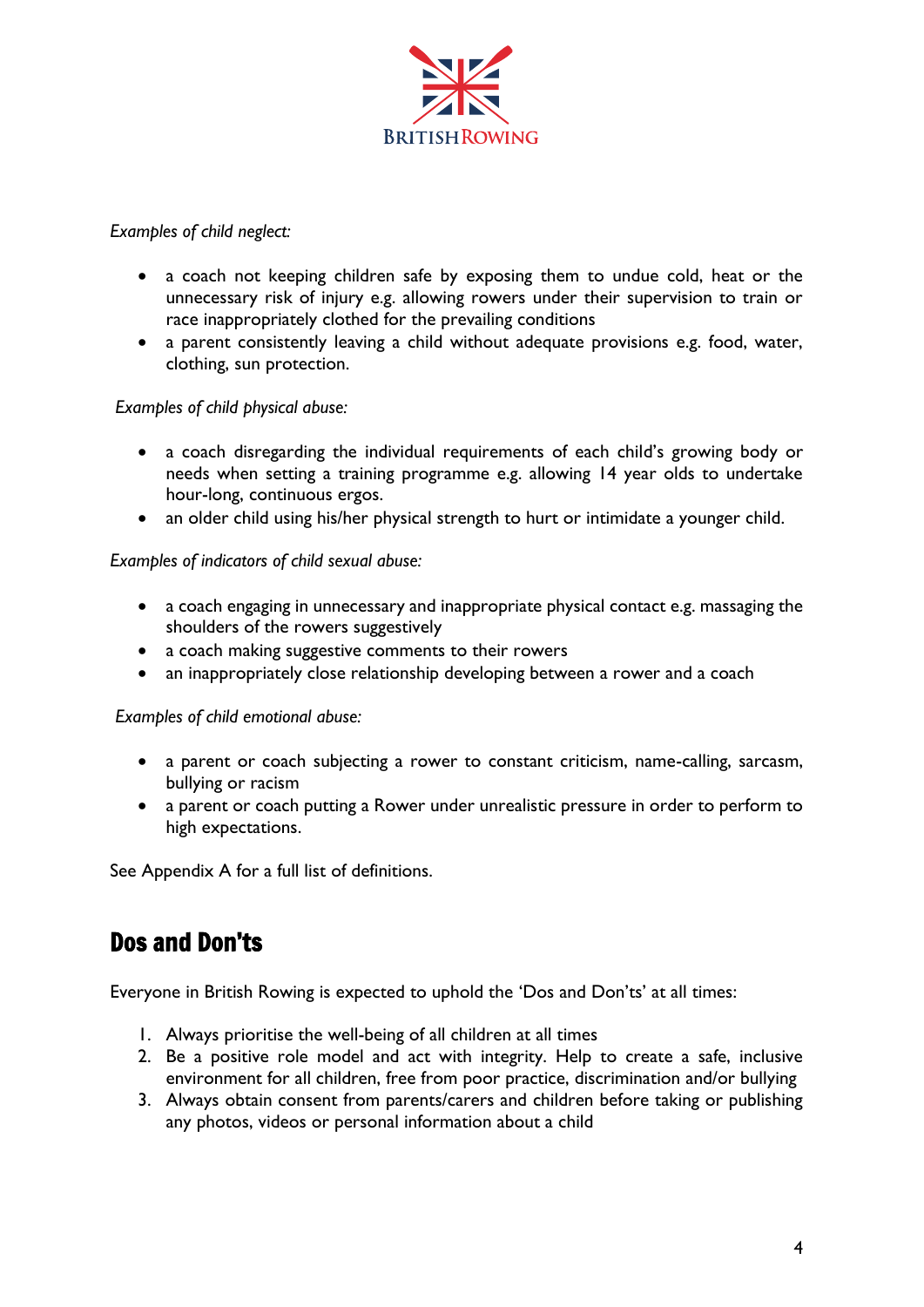

- 4. Keep your personal and professional life separate, including on social media. Avoid face-to-face and online private one-to-one communication with a child and where possible, do not be alone with a child
- 5. Do not abuse, neglect, discriminate against or otherwise harm a child or act in a way that may be interpreted as such\*
- 6. Doing nothing is NOT an option: report all concerns and disclosures as soon as possible, as outlined in this policy. If someone is in immediate danger, call the police (999)
- 7. When in doubt, seek advice: contact your Welfare Officer or the British Rowing Safeguarding Team.

\*It is illegal to have a relationship with someone who is under 18 years old if you are in a position of trust; it is illegal to have a sexual relationship with anyone under the age of 16 whether they give consent or not.

## Responsibility for the implementation of safeguarding and child protection in British Rowing

- British Rowing's Board has overall accountability for British Rowing's safeguarding policies and procedures.
- The British Rowing executive, supported by the British Rowing Safeguarding Team, has overall responsibility for updating the policy and its implementation including supporting clubs and individuals to uphold these policies and procedures. They do so by providing information, guidance, training and case management support, to enable everyone to implement the policies and procedures.
- All clubs affiliated to British Rowing, headed up by a club committee, are responsible for upholding this policy and related procedures; safely recruiting a Welfare Officer and coaches with appropriate training, a criminal records check that is verified by the British Rowing Safeguarding Team, and two independent references.
- All concerns and disclosures must be reported to the British Rowing Safeguarding Team, who are responsible for deciding and implementing next steps in line with this policy and UK legislation. Where appropriate, the Club Welfare Officer will be involved in this process.
- The British Rowing Case Management Group is comprised of independent experts who are responsible for advising and making decisions on child protection cases, in line with this policy
- The British Rowing Safeguarding Vulnerable Groups Panel is responsible for overseeing the implementation of safeguarding policies and procedures across British Rowing governed activities, including in clubs and supporting the implementation of British Rowing's work towards the CPSU Framework for Safeguarding Children in and through sport. The SVGP produces a report for the British Rowing Board on an annual basis.
- Everyone involved in rowing is responsible for raising concerns and/or disclosures.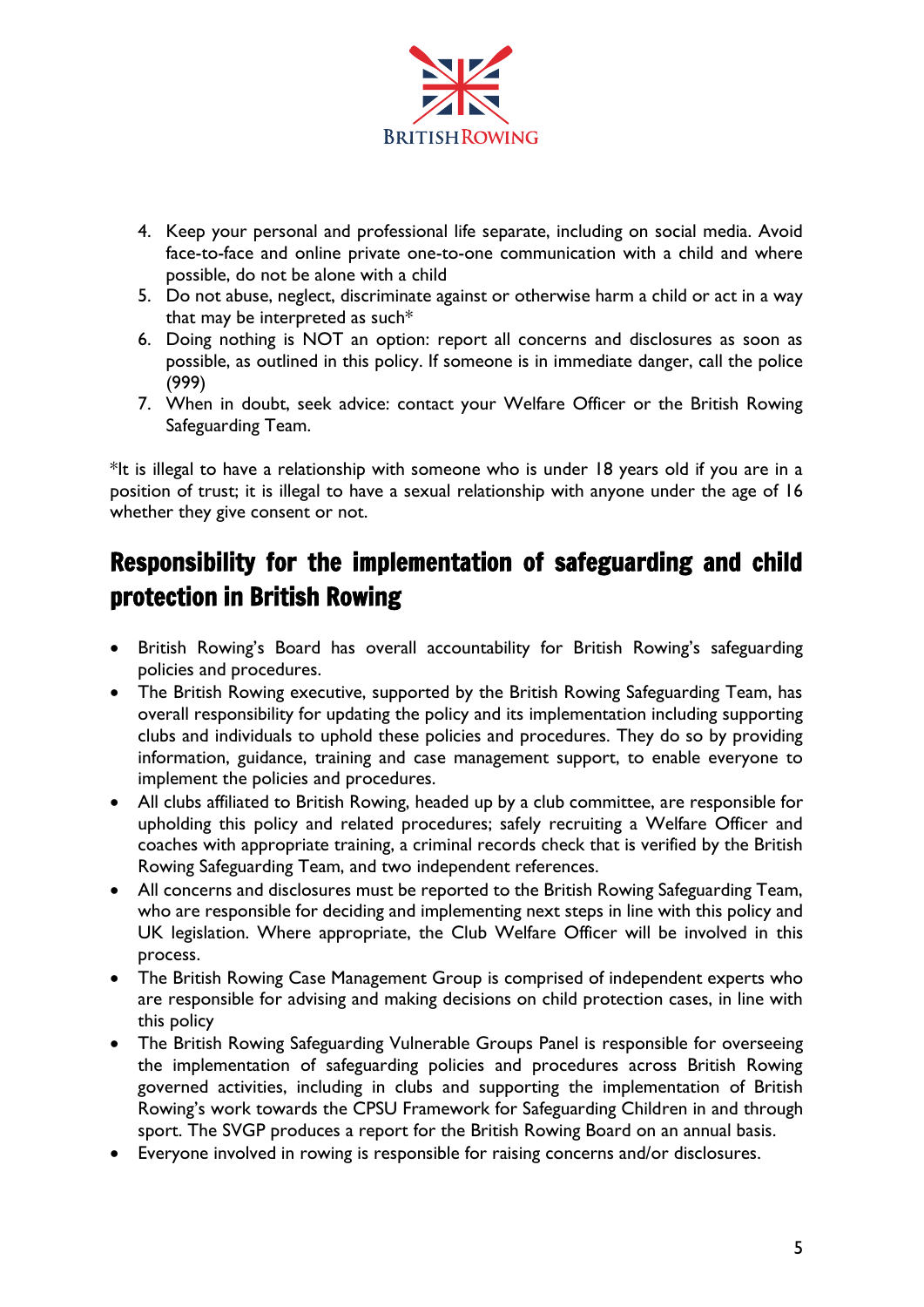

The British Rowing Safeguarding Team also has responsibility for sharing knowledge and implementing the Prevent Duty which prevents children from being drawn into extremism and terrorist actions.

#### Where there is a safeguarding concern *I* disclosure

- The individual who is told about, hears, or is made aware of the concern/disclosure is responsible for following the Concern Reporting Procedure, reporting their concern to their Welfare Officer, or if the Welfare Officer is not available, to the British Rowing Safeguarding Team as soon as possible (within 48 hours) 020 8237 6700; [lso@britishrowing.org](mailto:lso@britishrowing.org) (Monday to Friday 9am to 5pm). If a child is in immediate danger, call the police (999). The NSPCC can be contacted via their 24-hour helpline (0808 800 5000) for advice when neither the Welfare Officer nor British Rowing Safeguarding Team can be contacted.
- The Welfare Officer is responsible for sharing all concerns/disclosures with the British Rowing Safeguarding Team. Where an individual has reported a concern to an external body (such as the NSPCC or police), this should be reported to the Team by the individual within 24 hours.
- All verbal disclosures are recorded in writing. Individuals who report concerns are asked to complete a Report a Concern form.
- Parents/carers are informed of concerns or disclosures involving their child unless doing so poses (further) risk of harm to that child.
- An individual who has allegations made against them may be temporarily suspended from rowing activities without prejudice for the duration of the investigation if British Rowing deem it necessary to prioritise the safety and well-being of children.
- The British Rowing Safeguarding Team is responsible for assessing all safeguarding concerns/ disclosures that are reported to them and working with the club Welfare Officers to follow up as appropriate on a case-by-case basis, prioritising the well-being of the child at all times. Dependent on the concern/disclosure, a referral may be made to:
- The police in an emergency (999);
- Local Authority Children's Social Care Services;
- Designated Officer (England; Wales);
- National Disclosure and Barring Service for concerns/disclosures about a member of staff, consultant, coach, official or volunteer;
- Local police force:
- Prevent Officer for concerns about children at risk of being drawn into extremism or terrorist activity and Channel with permission from the individual and parent/carer for those under eighteen years old;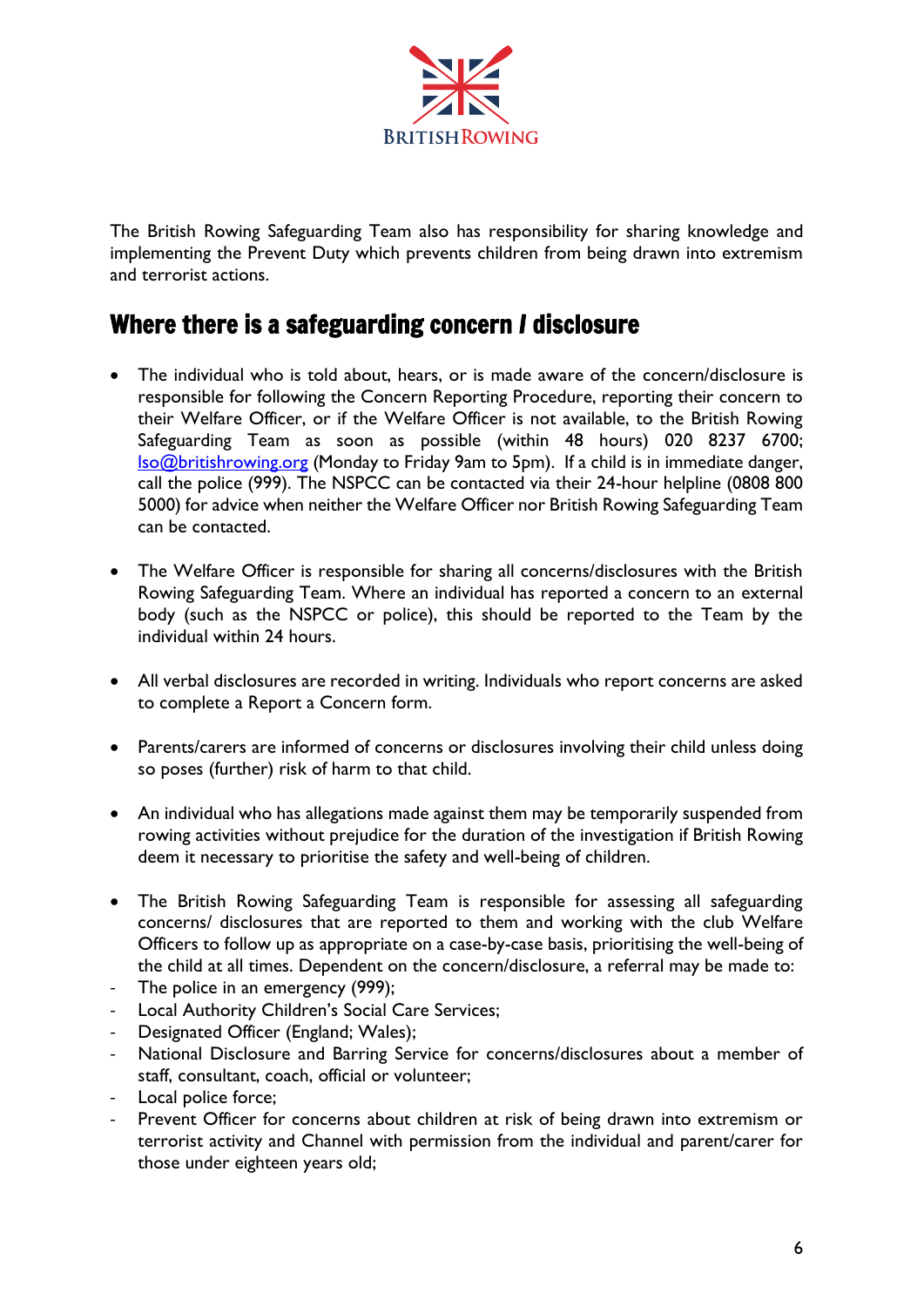

- The British Rowing Case Management Group; and/or
- The British Rowing Safeguarding Vulnerable Groups Panel;
- Sport Resolutions for independent investigations on child protection cases.
- The Welfare Officer and British Rowing Safeguarding Team are responsible for updating records and storing them securely. Child protection case files will be kept for at least fifty years.
- Where feasible, individuals involved in the concern/disclosure will be kept up to date with proceedings. It may not be possible to give a clear indication of how long proceedings may take as this is dependent on additional information that can emerge; and the actions that external authorities take.
- Access to counselling and other reasonable support may be offered to those involved in concerns/disclosures related to British Rowing. If you would like to discuss this, contact the British Rowing Safeguarding Team.

Data protection legislation does not prohibit the reporting of child protection concerns and/or disclosures as outlined in this policy.

#### Non-recent allegations

British Rowing encourages individuals and organisations to discuss any concerns about historical abuse with the British Rowing Safeguarding Team. We take historical allegations extremely seriously and adhere to the procedures outlined in this policy.

#### Whistleblowing

British Rowing takes all safeguarding concerns and disclosures extremely seriously, prioritising the well-being of children. Our whistleblowing policy highlights our stance on protecting and supporting anyone who whistle-blows. Where an individual or organisation believes that good practice has not been adhered to:

- Contact the British Rowing Safeguarding Team
- If the Team does not resolve your concern, or your concern is about the Team, the British Rowing Complaints Policy outlines our formal complaints process
- Alternatively, you can contact the NSPCC Whistleblowing advice line (0800 028 0285; email [help@nspcc.org.uk\)](mailto:help@nspcc.org.uk).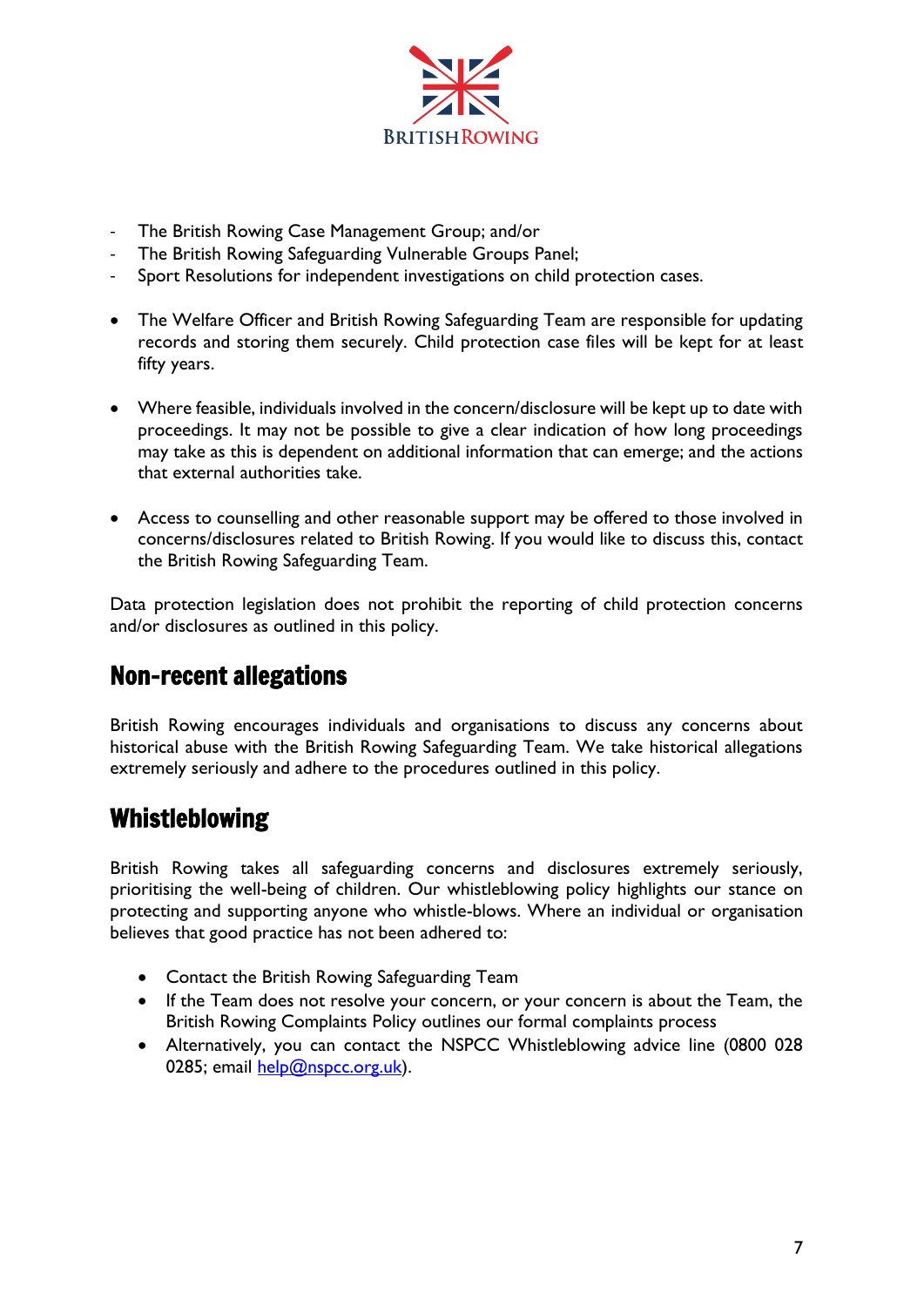

### Breaches of this policy and/or safeguarding procedures

Any breaches of this policy will be taken extremely seriously and may result in dismissal, prohibition from attending or participating in British Rowing governed activities and/or legal action. Breaches will be managed by the British Rowing Safeguarding Team and may use Sport Resolutions as an independent body. For more information see the Safeguarding Complaints and Disciplinary Procedure (Welfare Guidance Document).

### Related policies, procedures and guidance

- Safeguarding Adults at Risk Policy
- Whistleblowing policy
- Grievance and Disciplinary Procedure
- Welfare Guidance documents:
	- section 1. Codes of Conduct, disciplinary procedures and raising concerns
	- section 2: DBS guidance
	- section 3: club training and competition guidance
	- section 4: training camps and residential visits
	- section 5: use of social media and information sharing.

The Welfare Guidance documents (WGs) are available to download from the British Rowing website www.britishrowing.org/about-us/safeguarding and there are useful briefing documents on the CPSU website: [www.nspcc.org.uk/inform/cpsu.](http://www.nspcc.org.uk/inform/cpsu)

#### Reviewing our Child Safeguarding and Protection policy

This policy is reviewed every two years or sooner where there is a reason for doing so (such as a change in legislation; British Rowing's structure and/or programmes).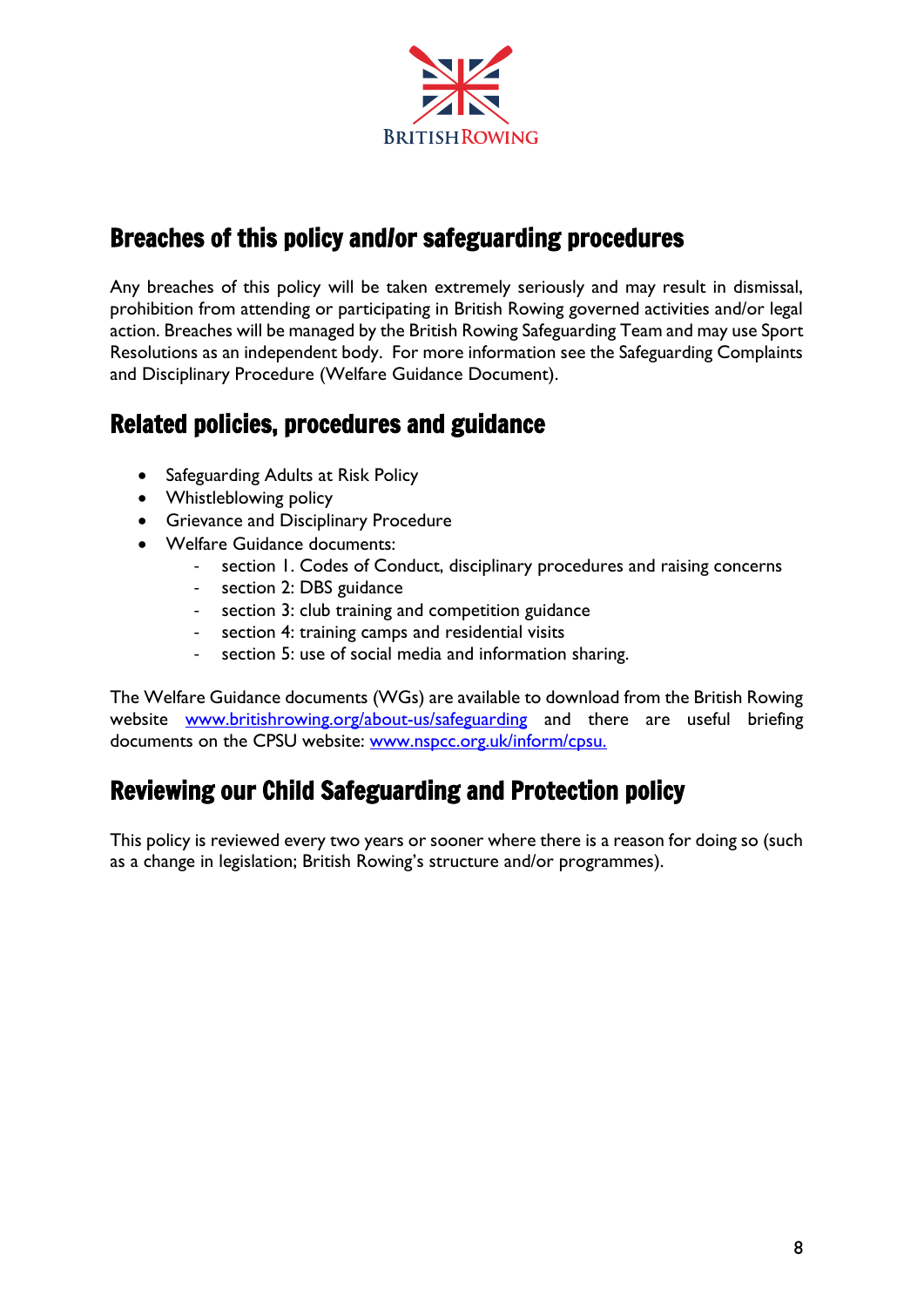# **BRITISH ROWING**

## Appendix A

## Glossary of safeguarding and protection terms

| <b>Adult at Risk</b>    | an adult at risk of abuse or neglect: an adult who has care and<br>support needs; is experiencing, or is at risk of abuse or neglect;<br>and because of their care and support needs cannot protect<br>themselves against actual or potential abuse or neglect. See<br>British Rowing's Safeguarding and Protecting Adults at Risk Policy.                                                                                                                        |
|-------------------------|-------------------------------------------------------------------------------------------------------------------------------------------------------------------------------------------------------------------------------------------------------------------------------------------------------------------------------------------------------------------------------------------------------------------------------------------------------------------|
| <b>Child</b>            | anyone under the age of eighteen years.                                                                                                                                                                                                                                                                                                                                                                                                                           |
| <b>Child abuse</b>      | physical, sexual, and/or emotional abuse and/or neglect. Note<br>that abuse can take place in person and online, by other<br>children and/or adults, including those in positions of trust. UK<br>legislation outlines four categories of child abuse:                                                                                                                                                                                                            |
| <b>Emotional abuse</b>  | the ongoing emotional maltreatment of a child. It can involve<br>deliberately trying to scare or humiliate a child or isolating or<br>ignoring them and can seriously damage a child's emotional<br>health and development. Children who are emotionally abused<br>are often suffering another type of abuse at the same time.                                                                                                                                    |
| Physical abuse          | deliberately hurting a child including hitting, kicking, poisoning,<br>burning, slapping or throwing objects at a child, causing injuries<br>such as bruises, broken bones, burns or cuts. Shaking or hitting<br>babies can cause non-accidental head injuries (NAHI).<br>Sometimes parents or carers will make up or cause the<br>symptoms of illness in their child (fabricated or induced illness<br>(FII).                                                    |
| Sexual abuse            | forcing or persuading a child to take part in sexual activities. It<br>does not have to be physical contact and it can happen<br>online. Sometimes the child will not understand that what is<br>happening to them is abuse or understand that it is wrong.                                                                                                                                                                                                       |
| Neglect                 | the ongoing failure to meet a child's basic needs. A child may<br>be left hungry or dirty, without adequate clothing, shelter,<br>supervision, medical or health care; may be put in danger or<br>not protected from physical or emotional harm. They may not<br>get the love, care and attention they need from their parents.<br>A child who's neglected will often suffer from other abuse as<br>well. Neglect can cause serious, long-term damage to a child. |
| <b>Child protection</b> | responding to concerns and/or disclosures of abuse to                                                                                                                                                                                                                                                                                                                                                                                                             |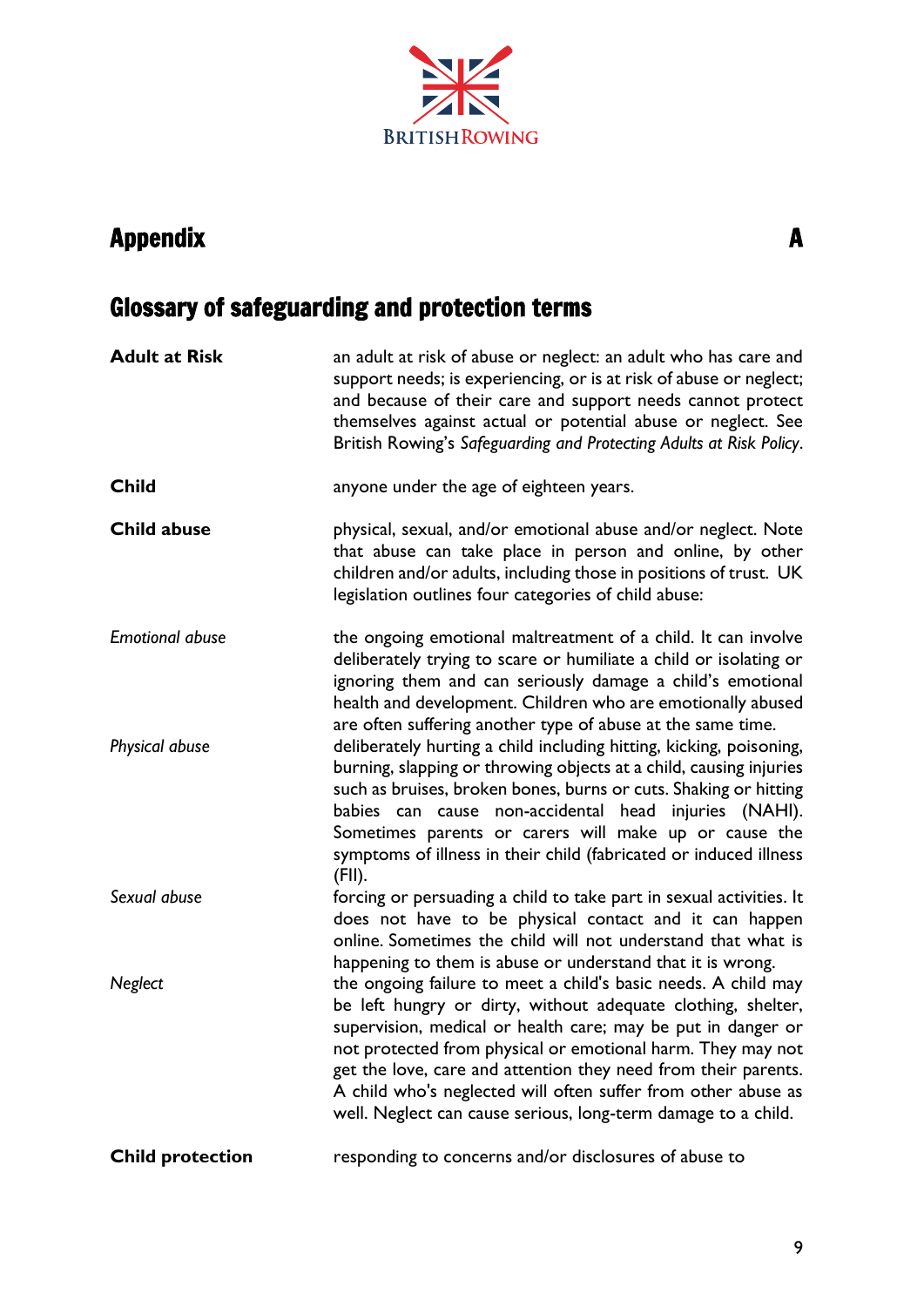

children. Note that poor practice may be treated as a child protection concern.

**Child safeguarding** proactively promoting safe, inclusive, child-focused environments which keep all children safe from harm. Recognising that some children may be more vulnerable to abuse or neglect, such as children with disabilities; and putting tailored procedures in place to minimise the risk of harm to all children.

**Club Welfare Officer** (CWO) the designated individual within a British Rowing affiliated club whose responsibilities are currently outlined in Section 4.1 and WG 3.10.

**Criminal Records Check** A disclosure of the relevant criminal records and other relevant information held by the police about an individual who will be working with children and/or Adults at Risk. This check is administered through the relevant Registered Body and the DBS. British Rowing's criteria for those requiring Criminal Records Checks are set out in WG 2.2.

**DBS: Disclosure** Formed by the merger of the Criminal Records **& Barring Service** Bureau (CRB) and Independent Safeguarding Authority (ISA) under the *Protection of Freedoms Act 2012*.

- **Duty of Care** The duty that rests upon an individual or organisation to ensure that all reasonable steps are taken to ensure the safety of any person involved in an activity for which that individual or organisation is responsible (WG 3.1).
- **Lead Safeguarding** (LSO): Previously known as the Child Protection Officer **Officer** (CPO). The designated person appointed by British Rowing whose responsibilities are explained in WG 3.10.
- **Monitoring & Evaluation** a process that helps improve performance and achieve results. Its goal is to improve current and future management of outputs, outcomes and impact**.**
- **Poor practice** non-adherence to the British Rowing safeguarding policies, procedures and/or guidance where the intent or outcome is not child abuse. Note that poor practice is potentially damaging to a child and organisation and can sometimes lead to the creation of environments conducive to abuse as well as concerns about an individual's motivation.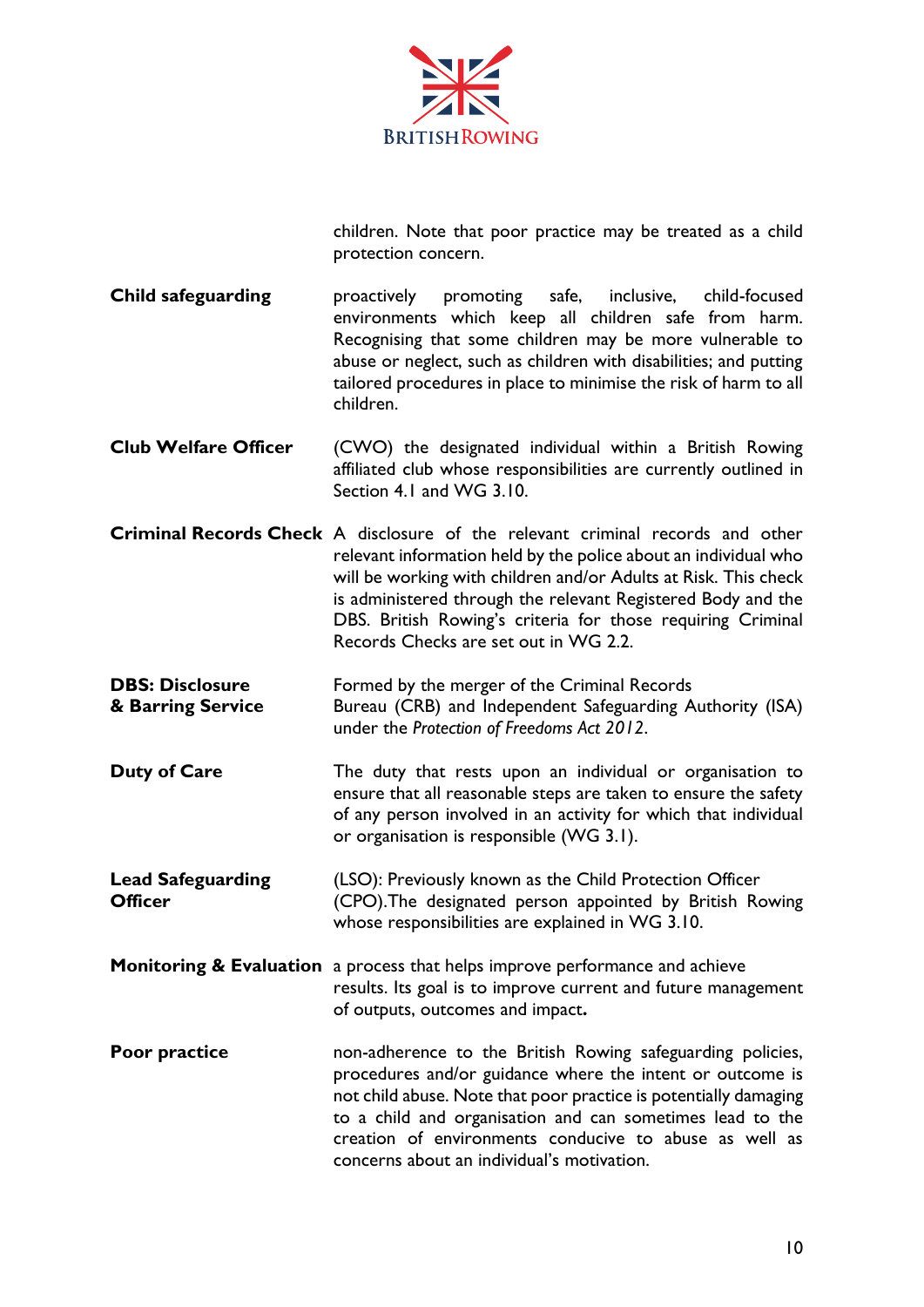

| <b>Position of Trust</b> | an individual, such as a coach, teacher, or club officer who<br>makes decisions for or about a child and can influence the<br>child's thoughts, and/or actions such as building confidence and<br>self-esteem in a child. However, individuals can misuse that<br>position to groom or abuse a child. |
|--------------------------|-------------------------------------------------------------------------------------------------------------------------------------------------------------------------------------------------------------------------------------------------------------------------------------------------------|
| <b>Prevent Duty</b>      | the duty in the Counter-Terrorism and Security Act 2015 on<br>specified authorities, in the exercise of their functions, to have<br>due regard to the need to prevent people from being drawn<br>into terrorism.                                                                                      |
| <b>Risk assessment</b>   | a procedure to help identify possible sources of danger and<br>take appropriate action to minimise risks taking into account<br>the age, number and competence of participants. See British<br>Rowing's RowSafe guide for examples.                                                                   |

#### Key safeguarding and child protection bodies

British Rowing Safeguarding Vulnerable Groups Panel

British Rowing Case Management Group

CPSU: Child Protection in Sport Unit. The CPSU team is sited within the NSPCC

NSPCC: National Society for the Prevention of Cruelty to Children www.nspcc.org.uk Local Authority Children's Social Care Services: the Local Authority statutory agency with responsibility for safeguarding and protecting children and families, formerly known as Social Services.

(Local Authority) Designated Officer (LADO – now referred to as DO): employed by the local council; responsible for managing all child and adult at risk protection allegations made against staff and volunteers.

Police: Law enforcement in the UK. Most law enforcement is carried out by police officers serving in regional police services. The police can be contacted on 999 in an emergency, or 101 for non-emergency cases.

Sport Resolutions: an independent dispute resolution service for sport in the UK, offering arbitration, mediation, expert opinion and tribunal appointment and administration service.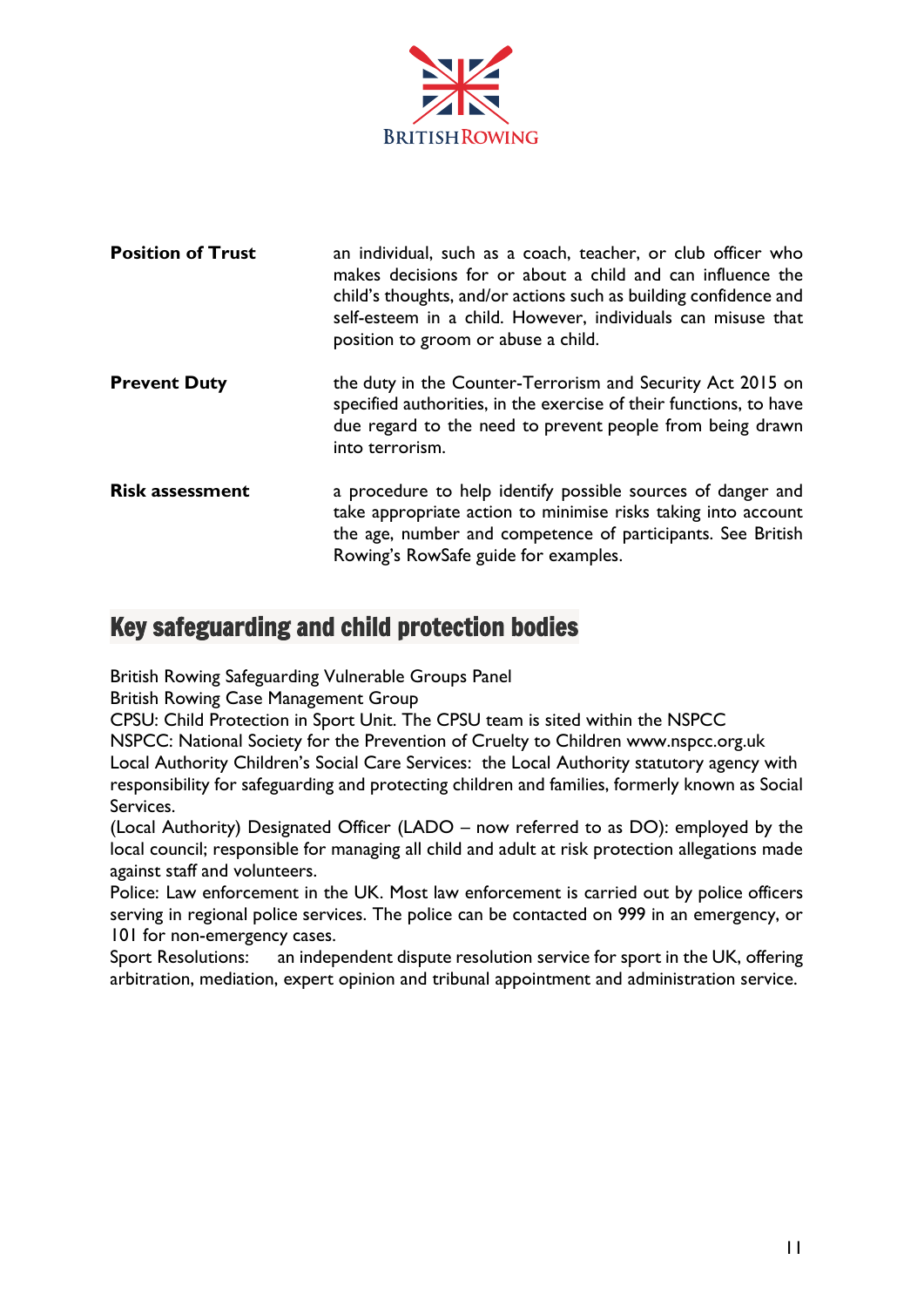

#### Appendix B

#### Responding to a disclosure of abuse

You may have concerns about abuse or poor practice because:

- you see it happening;
- someone reports it to you;
- a child approaches you directly; or
- you are concerned a child may be being harmed, or at risk of being harmed.

If a child says or indicates that they are being abused, or you have concerns about their welfare you should:

- react calmly and listen to what they have to say;
- do not take notes when the child is speaking so that you can show you're really listening to them;
- don't ask questions unless you need to clarify information; if you need to do so, only ask open questions (who, when, where, what, how);
- tell them they are not to blame and that it was right to speak up. Reassure them;
- do NOT promise to keep what they have told you secret explain that to resolve the problem it will be necessary to inform other people as appropriate;
- take what they say seriously;
- recognise that there may be inherent difficulties in interpreting what is said by someone who has a speech disability and/or differences in language;
- explain what you will do next to prioritise their safety and well-being (who you will inform, how they will be supported);
- follow the British Rowing Reporting Concerns procedure
- record all information using the Reporting Concerns form
- talk to British Rowing Safeguarding Team if you are personally affected by the concern/disclosure.

A series of British Rowing support documents (WG 1.8, 1.9, 1.10) to help those in receipt of concerns, those against whom allegations have been made and those reporting allegations and concerns are available on the British Rowing website [www.britishrowing.org/about-us/safeguarding](http://www.britishrowing.org/about-us/safeguarding)